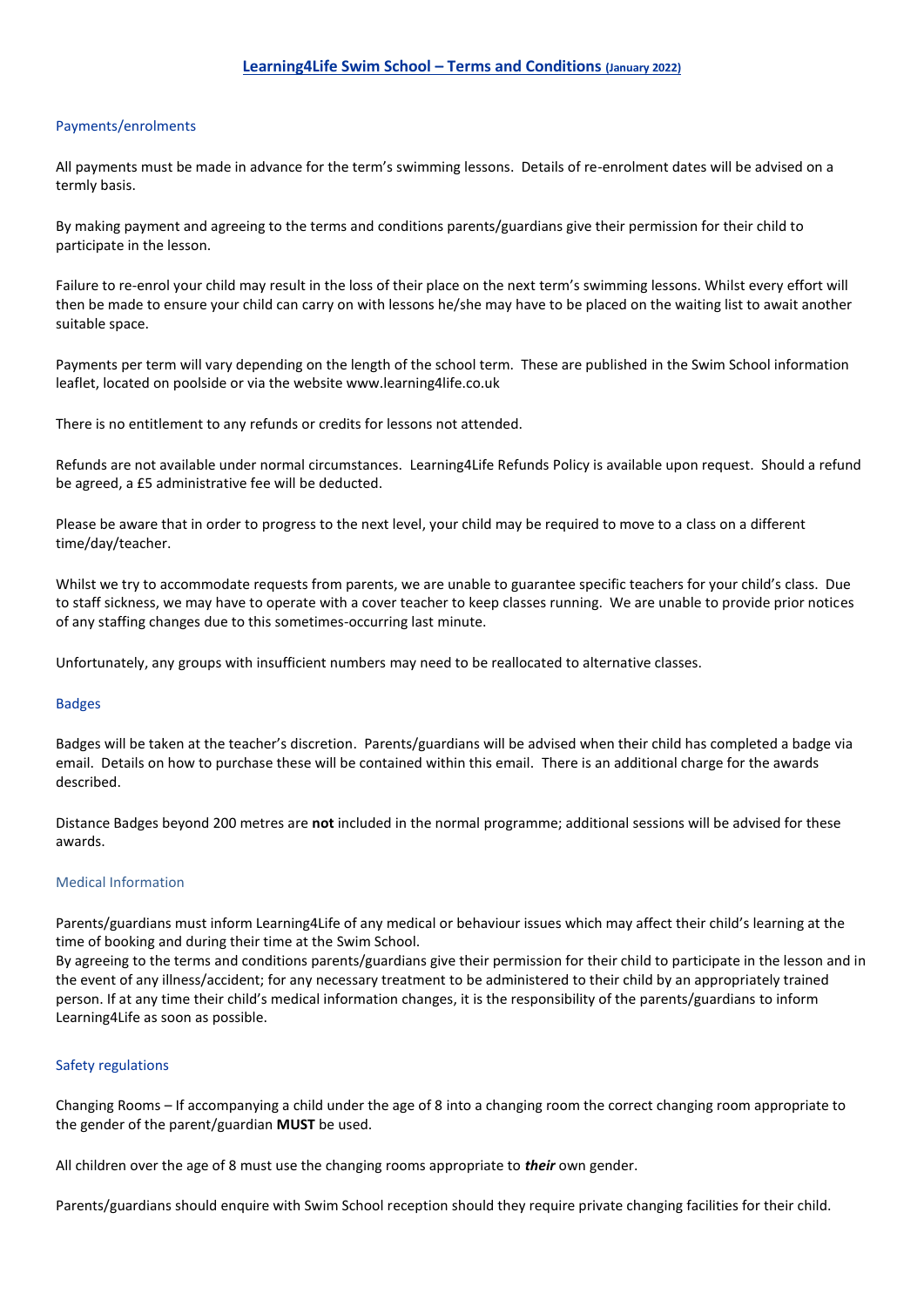Parents/guardians are responsible for the supervision of their child in the changing rooms and pool waiting areas.

All jewellery must be removed from swimmers prior to their lesson commencing. Hair must be tied back or a cap worn for the lesson.

The use of goggles is not advised. Where parents/guardians require their use they are responsible for advising the child of the risks involved in using goggles. Parents/guardians should assist their child in putting on/removing goggles if required. For certain activities teachers may require their removal.

Learning4Life does not recommend children to wear prescription glasses whilst in the water due to health and safety reasons. Parents/guardians should be aware of the risk carried with wearing glasses in the water (glass shattering, being accidently caught by another swimmer etc) and take full responsibility if the decision is made for glasses to be worn. It is preferable for swimmers to wear prescription goggles (when glasses are to be worn on a permanent basis), wear elastic eyeglass holders or wear large goggles which are designed to fit over the glasses. Further advice can be sought from the main office by telephoning 01384 816043.

The fire alarm is a continuous alarm noise. If it activates during the lesson swimmers will exit the pool under the control of the teachers and be taken to the designated fire assembly point. Parents/guardians are required to exit via the nearest emergency exit. Parents/guardians/spectators should not re-enter the changing rooms to collect belongings. A register will be taken to account for all swimmers in the pool. Parents are advised to remain on site until this task has been completed by teaching staff.

## Swim Wear

# Male Swimmers –

Male participants should wear traditional swimming trunks (speedo or similar) or, long trunks may be worn (similar to cycling shorts). Wet suit style, all in one suits may also be worn. Wearing of board shorts is not permitted.

## Female Swimmers –

Female participants should wear one-piece costumes. Wet suit style, all in one suits may also be worn.

Certain items of clothing may be permissible due to medical/faith/cultural reasons. This should be agreed with the Learning4Life office prior to attendance in lessons.

# Poolside Etiquette

Children are NOT allowed to run around the poolside and must be still and quiet whilst waiting for the lesson to start.

Children who display disruptive tendencies in the lessons can greatly affect the other children and may be asked to leave as:-

- It distracts other children from listening & learning
- It is dangerous for themselves and for others
- Rudeness and bad language will not be tolerated.

If a child continues to be disruptive, even after the teacher has pointed out that their behaviour is not acceptable, the child will be removed from the lesson and will not be allowed to return unless the parent/guardian can guarantee their behaviour. In these instances no refund of monies paid will be given.

If you have any issues with the lessons please telephone the main office on 01384 816043.

Due to limited space, spectators are limited to one person per child. Parents/guardians are encouraged to stay in the waiting area outside the pool.

Pushchairs must not be brought into the waiting area and pool.

# Hygiene

Make sure your child uses the toilet before the lesson commences. Please ensure your child showers after the lesson.